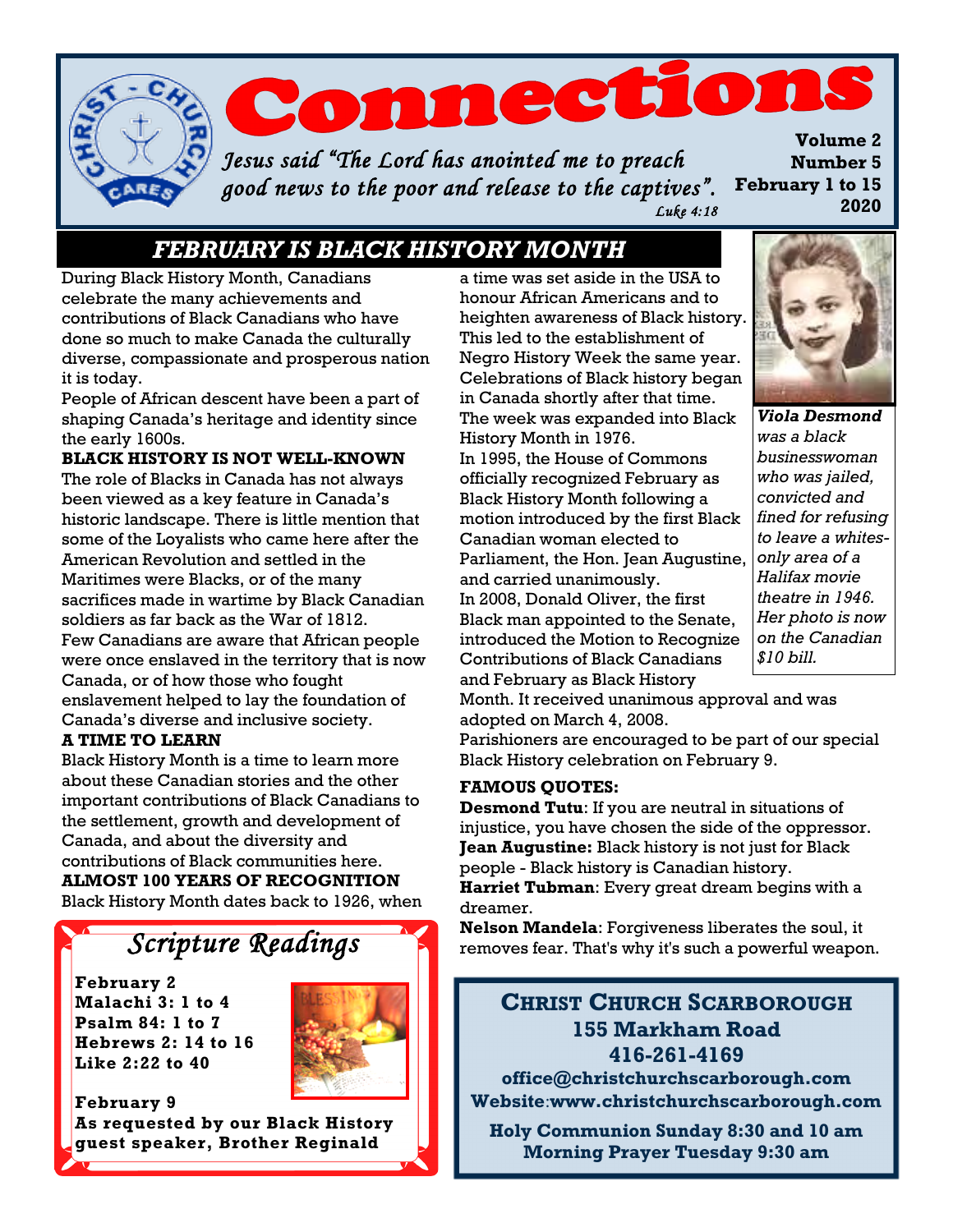

## **A CONTEMPLATIVE IN ACTION**

If these words seem to be contradictory, we have only to look at the life of Hannah Grier Coome (28 Oct. 1837 - 9 Feb. 1921), the founder of the Sisterhood of St. John the Divine, to realize that a life of prayer can also be a life of great activity.

Mother Hannah was born in Ontario and was married at the age of 21. Sadly, miscarriage and widowhood ended this part of her life.

When she turned her thoughts to the religious life after her husband's death, Hannah was approached by a group of people who were eager to see a Religious Community founded in Canada. They broached the idea of her undertaking this daunting task. After much prayer, Hannah accepted God's calling, took training at the Community of St. Mary, Peekskill, and in 1884 the Sisterhood of St. John the Divine was born.

The story of the early years of the Sisterhood is one of hard work, privation and steadfast following where the Lord led. A full account of Mother Hannah's leadership can be found online at ssjd.ca.

One of the great blessings of this Community in a rapidly changing world is Mother Hannah's vision that they should be open and responsive to the needs of the church and the world. This has enabled them to change ministries over the last 124 years as new needs were brought to their attention.

Mother Hannah's desire was that prayer and devotion be the primary vocation of the Sisters and secondly, active charity.

The church honours Mother Hannah Grier Coome on February 9.

We are asked to pray for these members of our parish family Anne S, Annet K, Barb N, Beverly B, Coreen L, Corinne P, Deb A, Elizabeth, Florence S, Jenille L, Joan N, Leonora B, Margaret R, Michelle B, Viggy M.

# DON'T FORGET!

Bring a bag lunch to the **Christ Church Annual Vestry Meeting** 

**February 16** right after the 10 am service

We need you. You are an important member of the<br>Darish forming the parish forming parish family.

## **VALENTINE - PATRON SAINT OF BEEKEEPERS**

On February 14 the church remembers Saint Valentine, who lived in the third century. Some say he was a priest and physician. Others claim he was a bishop. In both versions Valentine was martyred in Rome by the emperor Claudius 11. He is said to have performed Christian weddings to help young men avoid conscription into the army, as only single men had to serve. Emperor Claudius was not pleased with this outspoken Christian, jailed him and later had him killed.

Legend claims that Valentine healed the blind daughter of his jailor, fell in love with her and wrote letters to her "from your Valentine". But what is the connection with bees? At first this

seems strange. But honey is a known aphrodisiac, and bees are symbols of procreation. The ancients knew this, and would give newlyweds a bottle of mead after



the wedding, because it was at that time made from honey. That is why we have the term "honeymoon" for the trip taken by those just married.

Valentine's Day will always be associated with romantic love. In our day this is declared in flowers, chocolates and renewed expressions of affection.

Happy Valentine's Day*!*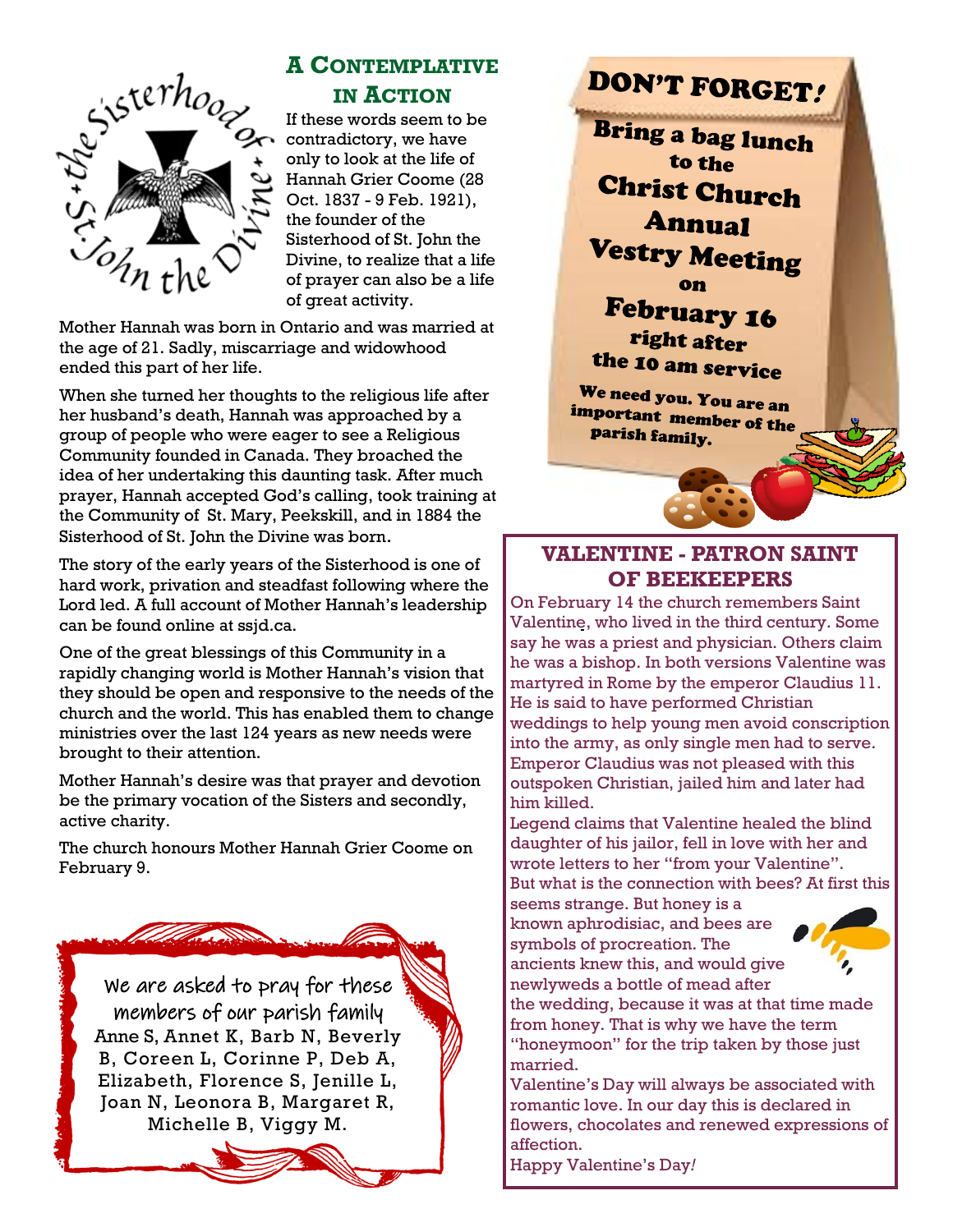# It happened on this day



February 15, 1386 King Jagiello of Lithuania was baptized into the Christian faith. This was the last heathen nation in Europe, so Jagiello's conversion became the final fulfillment of the Macedonian vision in Acts 16:9, which led the apostle Paul to begin taking the

Gospel to Europe.



February 8, 1693 The College of William and Mary was founded in Williamsburg, Virginia, for the purpose of educating Anglican clergymen. It is the second oldest institution of higher learning in

America, after Harvard.



February 11, 1790 The Society of Friends (Quakers) presented a petition to the American Congress calling for the abolition of slavery.



February 4, 1906 Dietrich Bonhoeffer, a German Lutheran pastor and theologian was born. A secret member of the German resistance movement during World War ll, he was arrested by the Gestapo in 1943 and hanged at

the Flossenburg concentration camp.



February 2, 1909 George Beverly Shea a Canadian music evangelist, was born. He sang at the Billy Graham Crusades from the 1950s to the 1970s.



February 13, 1919 Ernest Jennings "Tennessee Ernie" Ford, a Christian country entertainer, was born. He hosted his own TV show for 10 years, but is best known for the many sacred musical

recordings he made in his lifetime.



February 14, 1985 The U.S. Rabbinical Assembly of Conservative Judaism announced its decision to begin accepting women as rabbis.

# **OUR NEIGHBOURS CELEBRATE**

**February 8 Hindu - Thaipusam**

Thaipusam is a time for Hindus of all castes and cultures to say thank you and show their appreciation to one of their Gods, Lord Murugan, a son of Shiva.



**February 8 Buddhist - Nirvana Day**

On Nirvana Day, Buddhists remember Buddha's death. But it is not his death that is celebrated, but his leaving this world and beginning a new kind of existence. Achieving Nirvana is the goal of Buddhist faith.



# **TEN COMMANDMENTS FOR CHANCEL GUILDS**

- 1. If it's metal, polish it.
- 2. If it's floral, arrange it.
- 3. If it stands still, dust it.
- 4. If it's cloth, iron it.
- 5. If in doubt, wash it.
- 6. If it's been taken care of by the same person for more than ten years, don't touch it*!*
- 7. If it's a memorial, revere it or try to work around it.
- 8. If it's been done only one way for the last five years, don't even think about changing it.
- 9. If new clergy get bright ideas, indulge them. They'll soon learn better.
- 10. If a bishop wants all the hangings and vestments changed ten minutes before the service begins, smile, ask him or her to pray for a speedy recovery from your unfortunate hearing loss, and then leave him in private in the solitude of the sacristy.

 *(written by an anonymous bishop)*